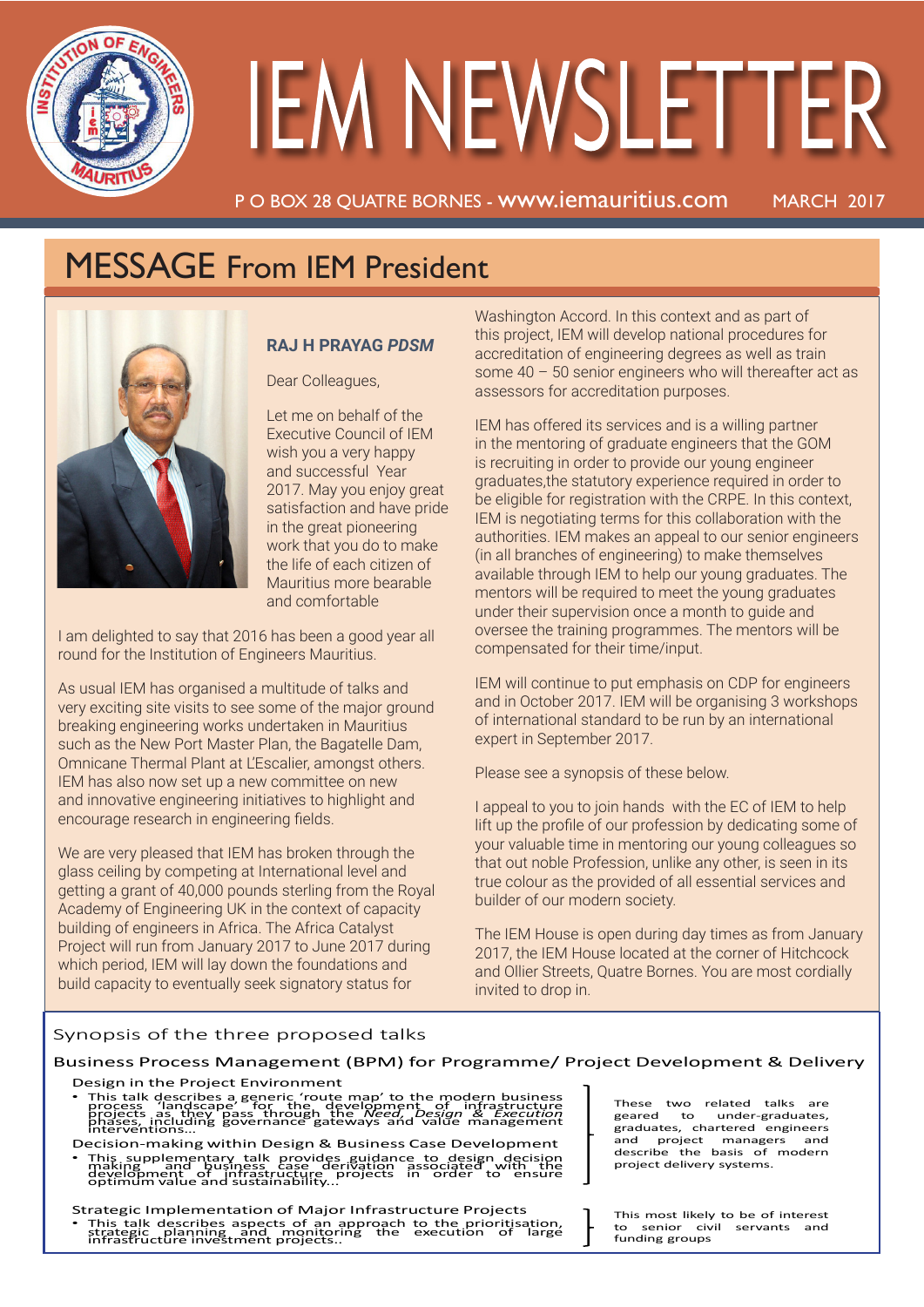# **MARCH 2017** IEM NEWSLETTER

### Accreditation of Engineering Education

### **Update on IEM's Pilot Project under the Global Challenges Research Fund (GCRF) Africa Catalyst 16/17**

Members of IEM are by now fully aware that we have already embarked on our Pilot Project aimed at ushering an institutional regime for the accreditation of engineering degree programmes in Mauritius in line with the guidelines of the International Engineering Alliance, of which Washington Accord is a constituent forum. What is implied thereby is that there will be a body duly constituted and authorised to carry out accreditation of engineering degree programmes delivered by the Universities and other tertiary educational institutions (TEIs) in Mauritius. IEM has approved that it will establish such a body, (viz an Engineering Accreditation Board) and guarantee its autonomy.

The authority and recognition can only come to that Board if criteria and guidelines established by Washington Accord are fully satisfied. The accreditation body must show that it is fully autonomous from government and higher educational authorities in its governance as well as in its accreditation decision process. It has in place a properly established and fully transparent accreditation framework (that is the standards, process and procedures which are fully documented and published, and publicly available) to which its accreditation responsibilities will conform. It should have appropriate qualified and trained persons who will be tasked with the actual accreditation assignments. It should further be recognised by the Mauritian authorities, including educational authorities, as well as by the Educational programme providers (i.e. the Tertiary Educational Institutions) and the public as the recognised body for undertaking accreditation

of engineering degree programmes and having the competence for that purpose.

Further the recognition will only come if at least two other Washington Accord members assigned by Washington Accord as mentors to the accreditation body submit a favourable report to Washington Accord on what they have observed and their recommendations, and thereafter all signatories approve the Board's elevation from Provisional Member to Signatory Status within the Accord. For that purpose the Mentors will, *firstly*, examine the Board's Accreditation Manual and other documentation relating to the board's accreditation procedures, and *secondly*, monitor ( viz. shadow) the Board's Accreditation Teams when the latter conduct at least two accreditation assignments, including their visits to the University campuses, and submit their reports to the Accreditation Board ,and *thirdly*, sit through the Board's deliberation leading to its decision in respect of the accreditation assignments carried out by Board.

This Brief is concerned with how IEM is preparing itself to ensure that it develops the capacity required to put in an application to Washington Accord as a provisional member, it will not concern itself with the details of the Accreditation Framework or Accreditation Procedures to be put in place or what is expected of the Universities desiring accreditation of their engineering programmes from the eventual Engineering Accreditation Board.

IEM members are aware that in September 2016 the Royal Academy of Engineering UK had launched a programme called GCRF Africa Catalyst with the objective to assist Sub-Saharan Professional Engineering Institutions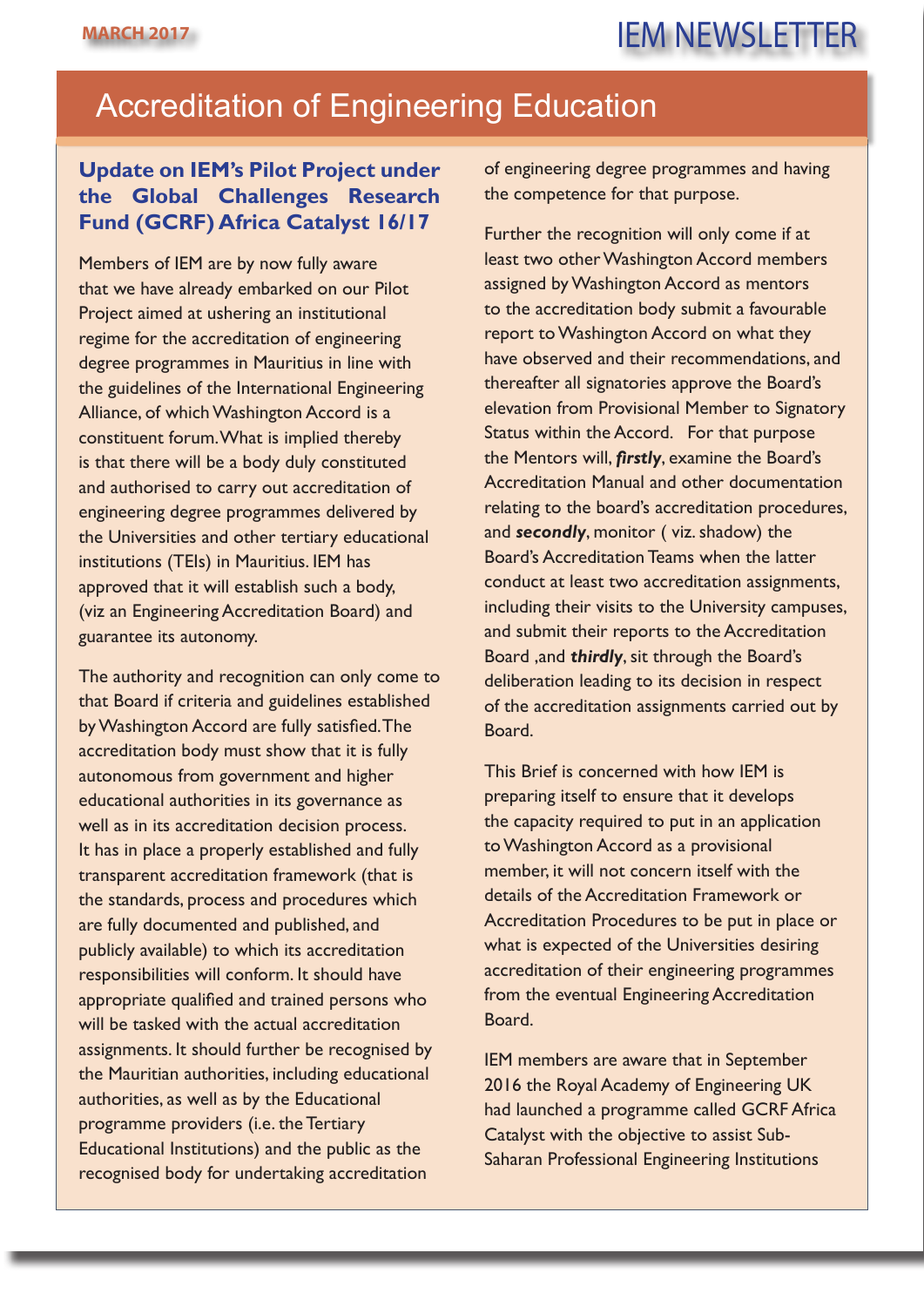with a view of *to ensure there is sufficient, and appropriately skilled, local engineering capacity to participate in and drive national and regional development in sub-Saharan Africa.* IEM Council decided on 5th October 2016 to constitute a **Working Group on Engineering Accreditation** (**WGEA**) to pave the way for the Institution to seek and obtain membership of the **Washington Accord,**  and towards that purpose to avail itself of the opportunity offered by the Royal Academy of Engineering, under the **GCRF Programme,**

### to initiate a Pilot project for *Building Engineering capacity through Accreditation of Engineering Education.*

The initial Working Group on Engineering Education led by Jagadish Soobarah (Past President), which comprised Dr Andre Chan, Jayesh Desai, Donald Dhondee, Ghunshyam Parsan, and the IEM President (R H Prayag) has since been enlarged to include Council members as well as Shyam Roy (another Past president), Anand Gungoosingh, Hisham Rojoa' (of IET).

**Launch Ceremony** by the President of the Republic H.E Dr Mrs Ameenah Gurib-Fakim G.O.S.K on the 23<sup>rd</sup> of January at Voila Hotel Bagatelle who congratulated IEM on its initiative towards establishing an accreditation regime for engineering degree programmes. President Raj Prayag spoke about IEM's initiatives and how IEM was well placed to respond to the criteria of Washington Accord as a potential member of the Washington Accord, through an eventual engineering accreditation board that it proposed to set up.

On that occasion the audience was gratified with an address by Prof Chris Atkin President of the Royal Aeronautical Society and President elect of the Engineering Council UK. Prof Atkin elaborated on issues that IEM must attend to as its works its way into the Washington Accord, especially having to ensure that IEM receives support and assistance from two nominators for its application to Washington Accord.

### **LAUNCH CEREMONY MOU BETWEEN AESM AND IEM**

IEM is looking forward to have closer ties with the Aeronautical Society of Mauritius (AeSM ). An MOU was signed by both parties during the joint meeting of the Royal Aeronautical Society (RAeS) and the AeSM on the  $25<sup>th</sup>$  feb 2017 at the Boname hall, MSIRI.

The event was graced by the presence of Prof. Chris Atkins, President of the Royal Aeronautical Society and President elect of the Engineering Council UK.



*Signing Ceremony by AeSM President Capt Dick Towney and IEM President, Mr Raj Prayag*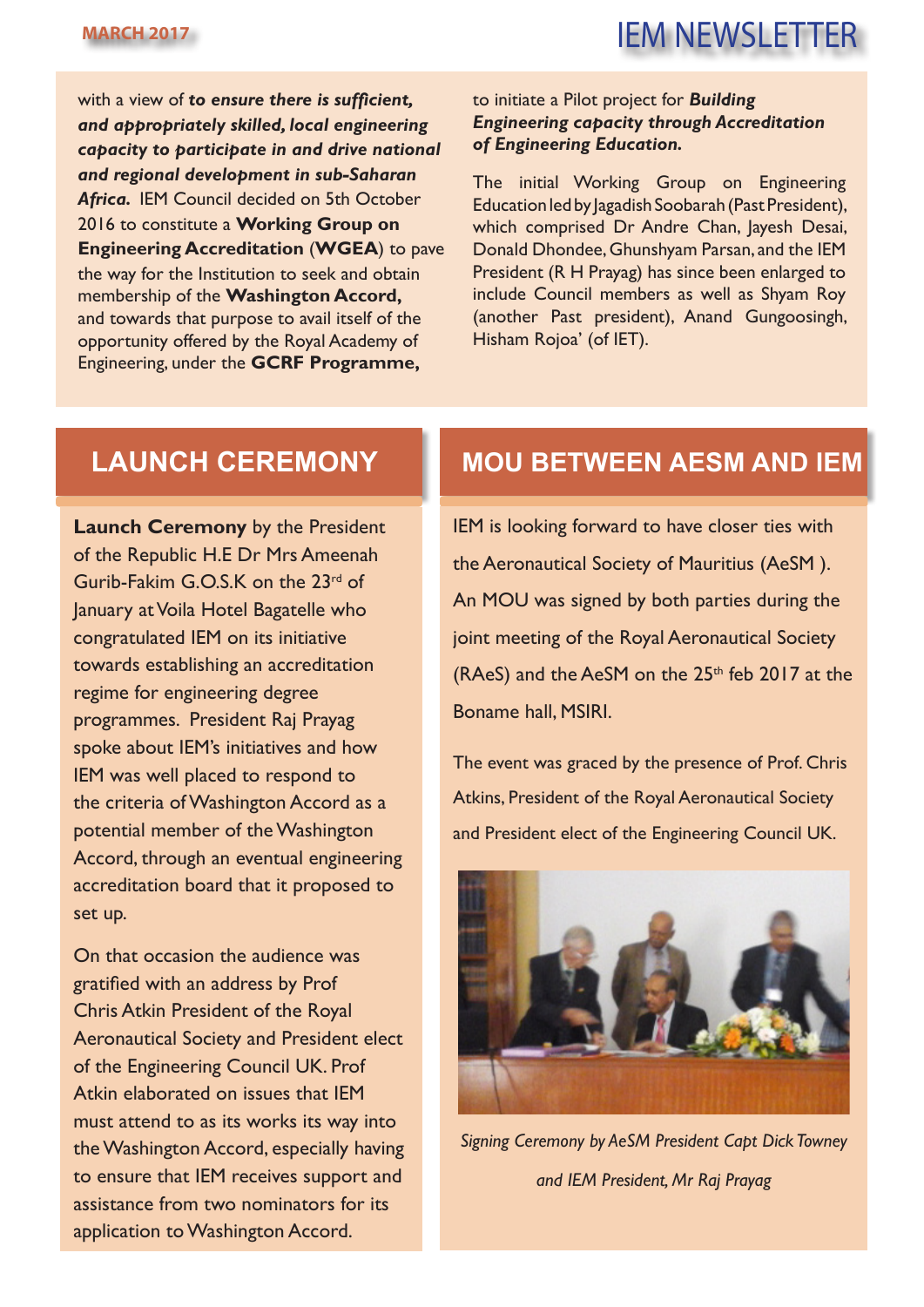# CONFERENCE ON

### **Accreditation of Engineering Degree Programmes**  held on 14th February 2017



*Conference on Accreditation of Engineering Degree Programmes (14 Feb. 2017) Panel Discussions chaired by Prof. B. Clarke.*

The broad aim of that conference was to inform and sensitize all stakeholders concerned with the education, training, professional development, and employment of engineers on the implications and benefits of accreditation of engineering degree programmes. Professor Barry Clarke CEng, FICE, FGS, Professor of Civil and Geotechnical Engineering at Leeds University, Past President Institution of Civil Engineers UK, delivered the key note address. Prof Clarke portrayed a vision of the world in three or four decades from now and elaborated on the competence that engineers would require if they are to successfully face the challenges of the future for mankind. The knowledge, understanding, skills and abilities as well as the competence profiles that graduates should have can only be guaranteed through persons graduating from accredited programmes.

Prof Clarke elaborated on the graduate's attributes or knowledge profiles agreed to by the Washington Accord community for engineers graduating from accredited degree

programmes. He also laid special emphasis on the special knowledge and skills that Mauritian engineers should have, given that the specific global challenges that have been identified as being associated with island states like Mauritius, e.g. cyclones, sea level rise from global warming, tsunamis, or even cost of imported fuel, when we have 12 hours of sunshine.

The Conference also received a strong support from the Ministry of Education, Tertiary Education and Scientific Research, through the speech of the Permanent Secretary Mrs N Ghoorah who welcomed IEM's initiative and expressed the Ministry's support to the project, which she said fitted well in Government's own policy of establishing Mauritius as an Education Hub in the Region. IEM's efforts were guaranteed to bring international recognition to Mauritian University engineering programmes, consequently the Ministry was prepared to extend full support to the establishment of an autonomous body under IEM for accreditation of engineering programmes.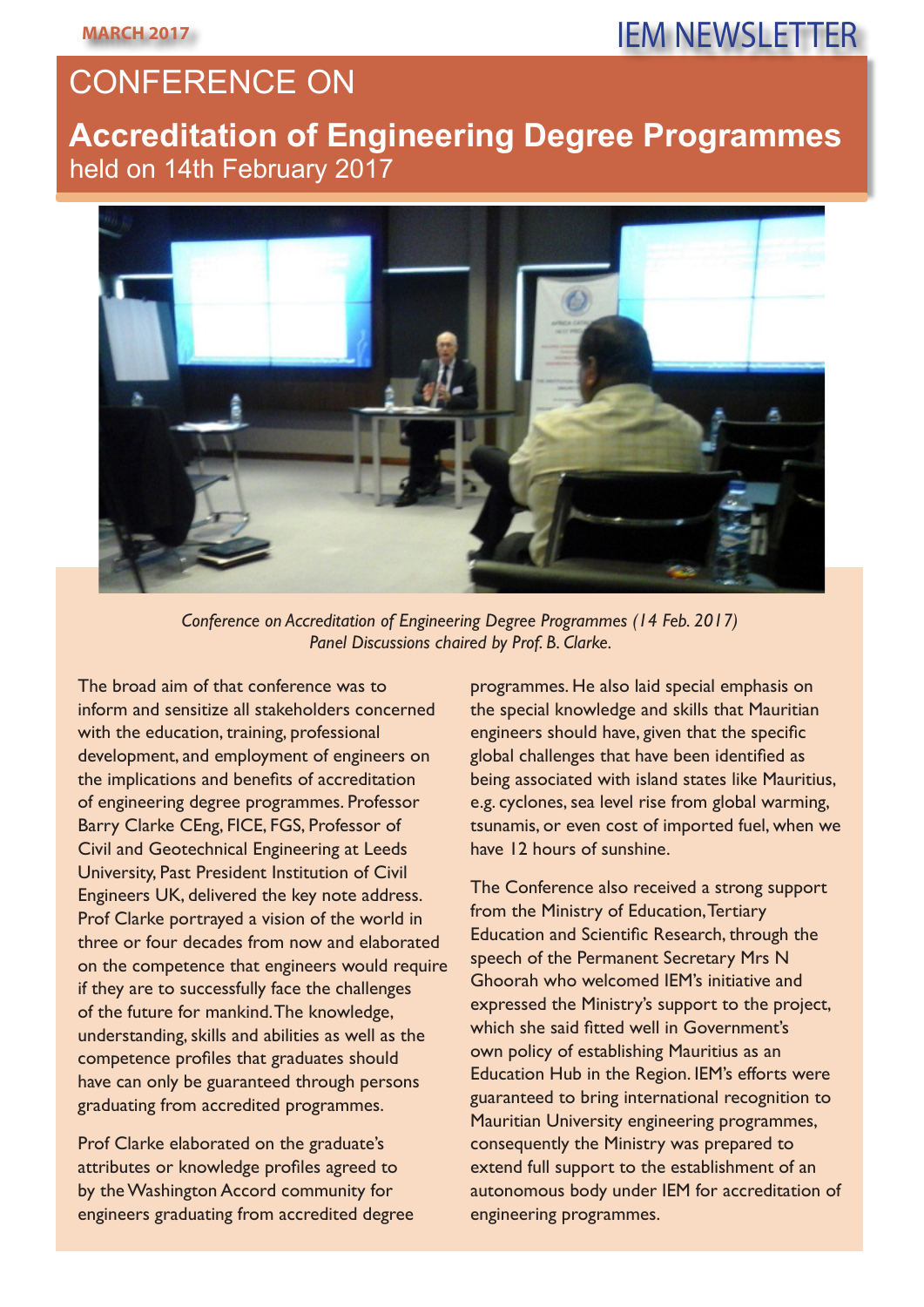**MARCH 2017** IEM NEWSLETTER

The conference also treated to a host of other accredited related addresses and presentations, viz.

(i) from IEM president himself on the scope of IEM's pilot project,

(ii) Professor S Nair Director Tertiary Education Commission on the knowledge and skills gaps identified between University degree programmes and the requirements of the industry and how accreditation of engineering programmes should cater for these,

(iii) the Chairman of CRPE Mr Roland Fayolle who elaborated on the Registration practices, and also expressed himself on the need to recognise the contribution of the Technologists in the industry as well as on engineering works sites, and opined that legislation should be amended to provide for their registration.

(iv) Prof R Ramjeeawon of the Faculty of Engineering (UoM) who elaborated on the how the University of Mauritius was tackling the problems arising from converting from assessment of Teaching to assessment of learning, which were surfacing with the UoM-Engineering Council South Africa collaboration in the accreditation of the UoM degrees in Civil and

Mechanical Engineering to Washington Accord standard,

(v) Jagadish Soobarah who spoke on the Challenges towards Accreditation facing IEM and the Case for Mauritius, and

(vi) Mr Anand Gungoosingh who spoke about difficulties facing Mauritian engineers competing for international and regional engineering works contracts. He supported the case for accreditation.

In short there was consensus that Accreditation of engineering programmes offered the public and students with an informed choice, with students from accredited programmes securing an employment advantage over competitors from non-accredited programmes; for the programmes providers accreditation to an international standard brings recognition to their faculties and places them in a better position when applying for research funds; employers on their side get the benefit of an assurance of better performing engineering graduates, and therefore lessening the burden of training of such recruits; universities also benefit from better research scholars from among graduates from accredited programmes.

### **Meetings with Focus groups**

We need to add that planned meetings were held subsequent to the Conference between Prof Barry Clarke and the following stakeholders (which included the Permanent Secretary Ministry of Education and Senior Staff, The Chairman CRPE and Council members, the Executive Director TEC and Senior Staff, Executive Director Mauritius Research Council, Board of Investment, the Dean of faculty of Engineering (UoM) and Senior Staff, Final Year University Students of UoM, Head of 'Ecole Centrale Nantes' (Mauritius Branch) (Medine Campus), Director of 'Universite des Mascareignes', Director General of University of Technology , CEO of JSS Academy of Technology Education, and senior staff, and the Professional Engineering Institutions. The feedback received was very encouraging for IEM

since there was spontaneous support for the accreditation project.



*Talk by Prof. B. Clarke at IEM House*